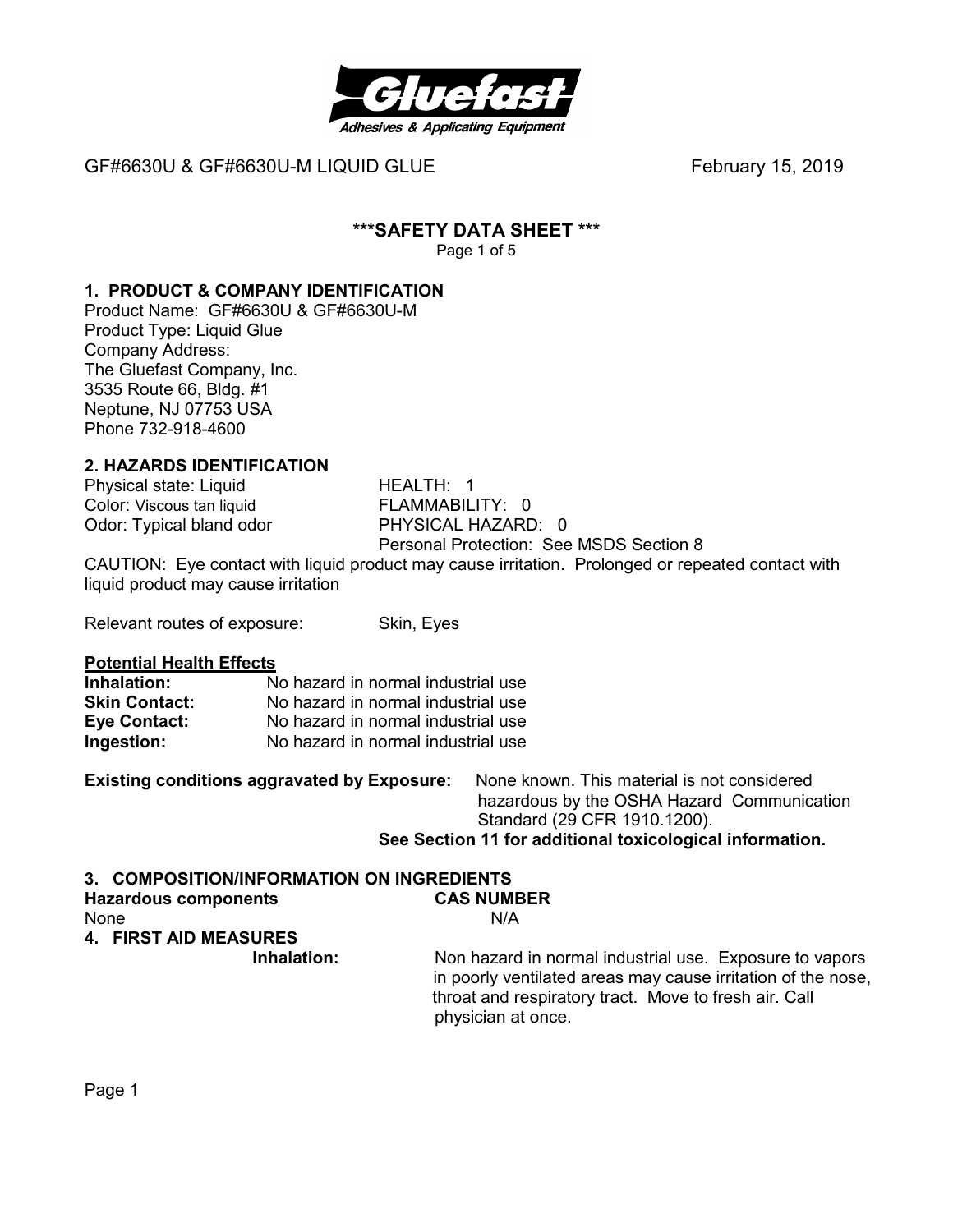

#### **\*\*\*SAFETY DATA SHEET \*\*\***

Page 2 of 5

- **Skin contact:** Prolonged or repeated contact with liquid may cause irritation.Wash affected area with soap and water. Launder contaminated clothing before reuse. **Eye contact:** Flush immediately with water for 15 minutes. Consult a physician if irritation persists. **Ingestion:** Not an anticipated route of exposure. Small amounts are not anticipated to be
	- harmful. Do not induce vomiting. Get immediate medical attention. Never give anything by mouth to an unconscious person

| <b>5. FIRE FIGHTING MEASURES</b>        |                                      |
|-----------------------------------------|--------------------------------------|
| Flash point:                            | Non applicable                       |
| Auto ignition temperature:              | Not applicable                       |
| Flammable/Explosive limits - lower:     | Not applicable                       |
| Flammable/Explosive limits - upper:     | Not applicable                       |
| <b>Extinguishing media:</b>             | CO <sup>2</sup> ; Dry chemical; Foam |
| <b>Special firefighting procedures:</b> | Not applicable                       |
| Unusual fire or explosion hazards:      | Not applicable                       |
| <b>Hazardous combustion products:</b>   | Carbon monoxide, carbon dioxide      |
|                                         |                                      |

#### **6. ACCIDENTAL RELEASE MEASURES**

Dike if necessary, contain spill with inert absorbent and transfer to containers for disposal. Keep spilled product out of sewers, watersheds or water systems

**7. HANDLING AND STORAGE** 

**Environmental precautions:** Do not allow material to contaminate ground water system. No special environmental precautions required.

**Clean-up methods:** Spills should be taken up with suitable absorbent and placed in containers. Spill area can be washed with water; collect wash water for approved disposal. Do not flush to storm sewer or waterway. Contact state or town municipalities for proper disposal instructions.

**Handling: Product contains small amount of formaldehyde (less than in Fig. 2) and Eq. 2)** 0.1%), which could accumulate in the unvented head space of drums or bulk storage vessels. Open drum in ventilated area. Avoid breathing vapors.

**Storage:**. Store at room temperature. Rotate stock using oldest material first. Shelf life is six months. *KEEP FROM FREEZING*.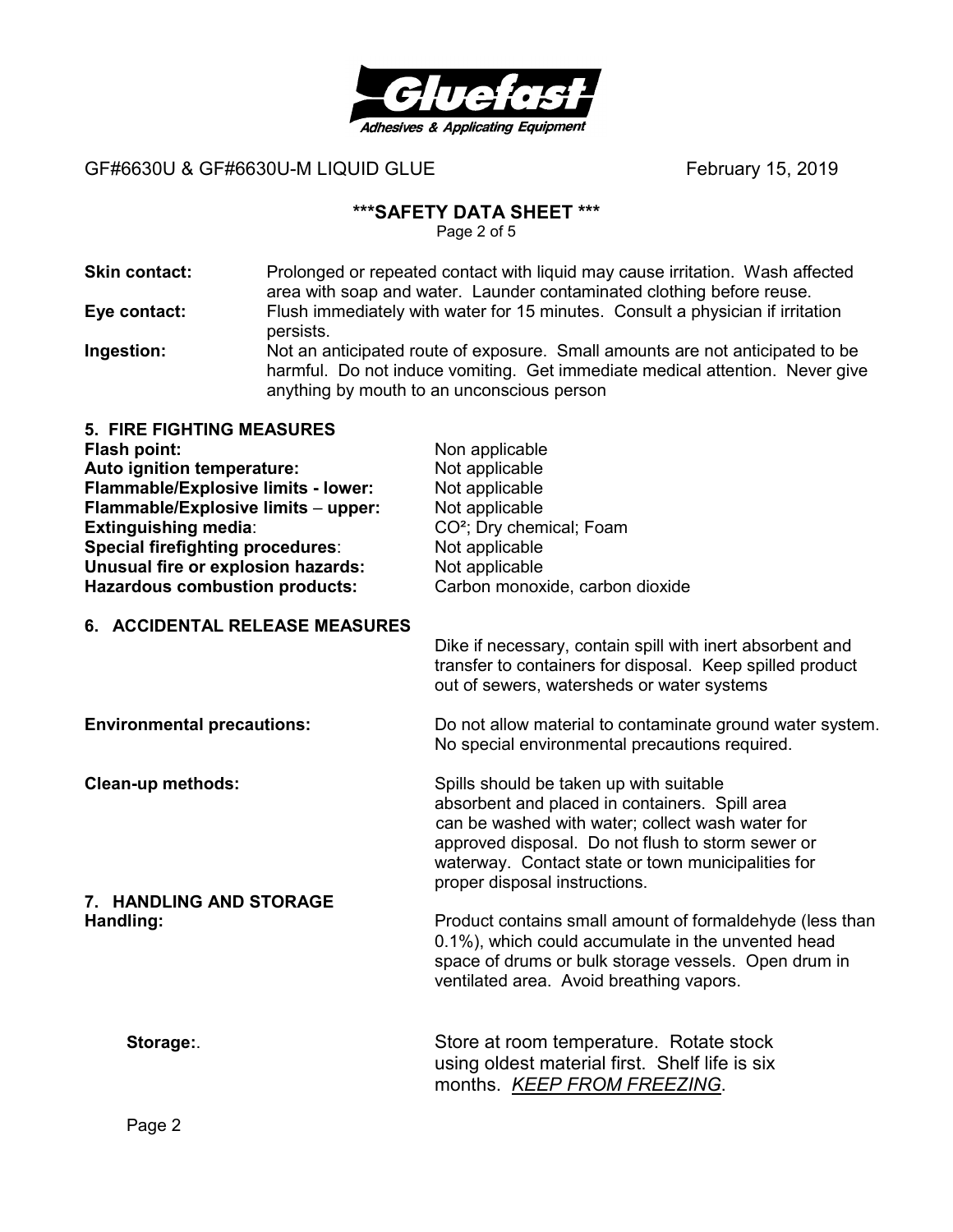

# **\*\*\*SAFETY DATA SHEET \*\*\***

Page 3 of 5

#### **8. EXPOSURE CONTROLS/PERSONAL PROTECTION**

**Employers should complete an assessment of all workplaces to determine the need for, and selection of, proper exposure controls and protective equipment for each task performed.** 

| <b>Hazardous components</b>                                    | <b>ACGIH TLV</b>                                                                                                                                                                                                                                                                                                     | <b>OSHA PEL</b>                                                                                       | <b>AIHA WEEL</b> | <b>OTHER</b> |
|----------------------------------------------------------------|----------------------------------------------------------------------------------------------------------------------------------------------------------------------------------------------------------------------------------------------------------------------------------------------------------------------|-------------------------------------------------------------------------------------------------------|------------------|--------------|
| None                                                           | None                                                                                                                                                                                                                                                                                                                 | None                                                                                                  | None             | None         |
| <b>Engineering controls:</b>                                   | General room ventilation is usually adequate. Local<br>exhaust ventilation is recommended when general<br>ventilation is not sufficient to control airborne<br>contamination.                                                                                                                                        |                                                                                                       |                  |              |
| <b>Respiratory protection:</b>                                 | No personal respiratory protective equipment normally<br>required. Where the potential exists for exposure to<br>decomposition products due to heating or elevated<br>temperatures, wear NIOSH approved respiratory<br>protection as appropriate. Observe OSHA regulations<br>for respiratory use (29 CFR 1910.134). |                                                                                                       |                  |              |
| <b>Eyeface protection:</b>                                     | Safety goggles or safety glasses with side shields. Full<br>face protection should be used if the potential for<br>splashing or spraying of product exists.                                                                                                                                                          |                                                                                                       |                  |              |
| <b>Skin protection:</b>                                        | protective clothing.                                                                                                                                                                                                                                                                                                 | Use impermeable gloves and protective clothing as<br>necessary to prevent skin contact. Wear suitable |                  |              |
| 9. PHYSICAL AND CHEMICAL PROPERTIES                            |                                                                                                                                                                                                                                                                                                                      |                                                                                                       |                  |              |
| <b>Physical state:</b>                                         | Liquid                                                                                                                                                                                                                                                                                                               |                                                                                                       |                  |              |
| Color:                                                         | Tan                                                                                                                                                                                                                                                                                                                  |                                                                                                       |                  |              |
| Odor:                                                          | Typical bland odor                                                                                                                                                                                                                                                                                                   |                                                                                                       |                  |              |
| <b>Odor threshold:</b>                                         | Not available                                                                                                                                                                                                                                                                                                        |                                                                                                       |                  |              |
| Ph:                                                            | 9.0                                                                                                                                                                                                                                                                                                                  |                                                                                                       |                  |              |
| <b>Vapor Pressure:</b>                                         | 17.5(20c)                                                                                                                                                                                                                                                                                                            |                                                                                                       |                  |              |
| <b>Boiling Point/range:</b>                                    | $>212F$                                                                                                                                                                                                                                                                                                              |                                                                                                       |                  |              |
| <b>Freezing Point/range:</b>                                   | Below 32°F                                                                                                                                                                                                                                                                                                           |                                                                                                       |                  |              |
| <b>Specific gravity:</b>                                       | 1.180                                                                                                                                                                                                                                                                                                                |                                                                                                       |                  |              |
| Vapor density:                                                 | 0.62                                                                                                                                                                                                                                                                                                                 |                                                                                                       |                  |              |
| <b>Flash Point:</b>                                            | Not applicable                                                                                                                                                                                                                                                                                                       |                                                                                                       |                  |              |
| Flammable/Explosive limits - lower:                            | Not applicable                                                                                                                                                                                                                                                                                                       |                                                                                                       |                  |              |
| Flammable/Explosive limits - upper:                            | Not applicable                                                                                                                                                                                                                                                                                                       |                                                                                                       |                  |              |
| <b>Autoignition temperature:</b>                               | Not applicable                                                                                                                                                                                                                                                                                                       |                                                                                                       |                  |              |
| <b>Evaporation rate:</b>                                       | 1 (Water)                                                                                                                                                                                                                                                                                                            |                                                                                                       |                  |              |
| <b>Solubility in water:</b>                                    | <b>Miscible</b>                                                                                                                                                                                                                                                                                                      |                                                                                                       |                  |              |
| Partition coefficient (n-octanol/water)<br><b>VOC content:</b> | Not available<br><b>NIL</b>                                                                                                                                                                                                                                                                                          |                                                                                                       |                  |              |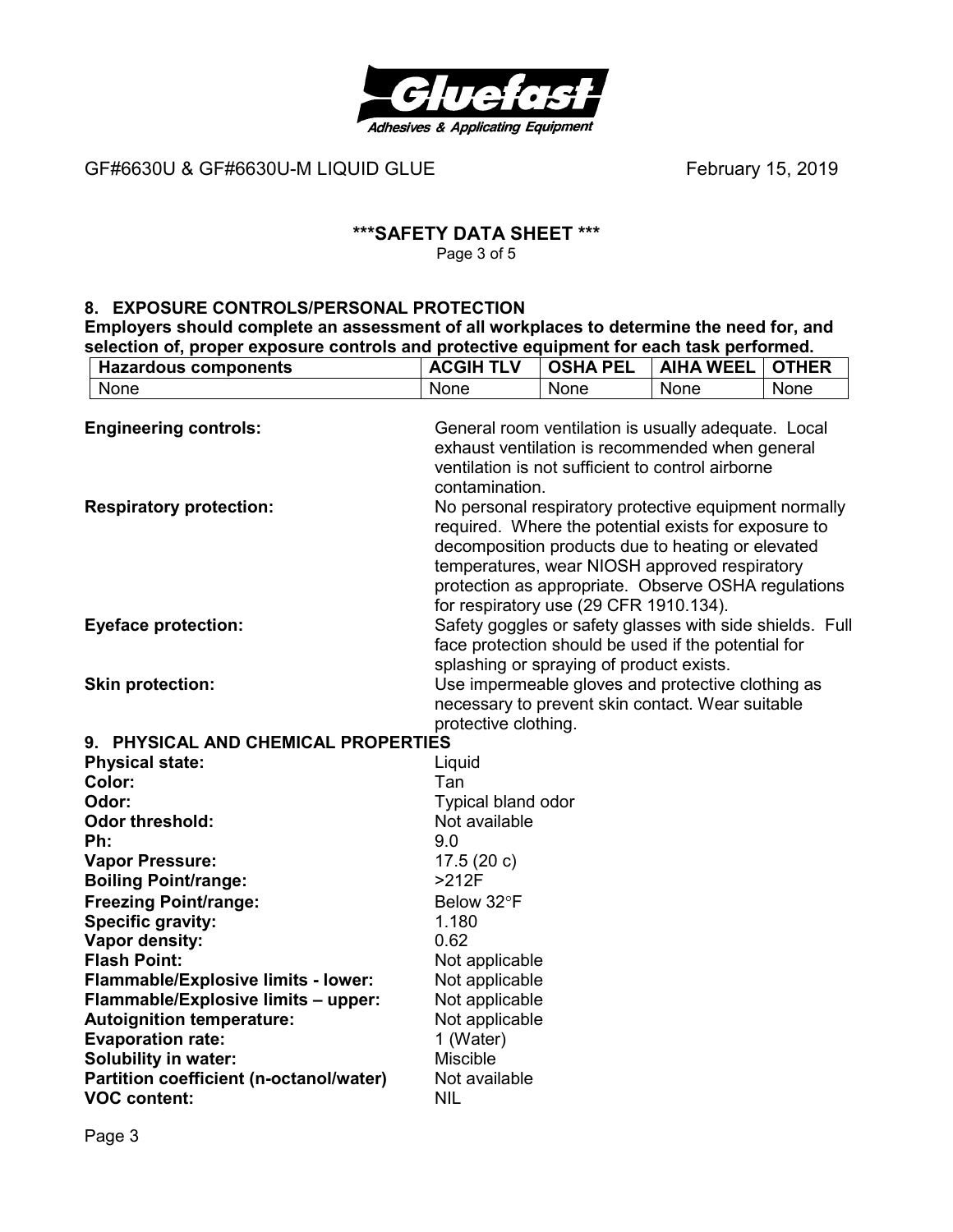

# **\*\*\*SAFETY DATA SHEET \*\*\***

Page 4 of 5

#### **10. STABILITY AND REACTIVITY**

| Stability                        | Stable                           |
|----------------------------------|----------------------------------|
| Hazardous reactions:             | Will not occur.                  |
| Hazardous decomposition products | Carbon Monoxide, carbon dioxide  |
|                                  |                                  |
| Incompatible materials:          | Materials that react with water. |
| Conditions to avoid:             | Do not freeze.                   |

#### **11. TOXICOLOGICAL INFORMATION**

| <b>Hazardous components</b> |      | NTB Carcinogen   IARC Carcinogen               | <b>OSHA Carcinogen</b><br>(Specifically Regulated) |
|-----------------------------|------|------------------------------------------------|----------------------------------------------------|
| None                        | None | <b>None</b>                                    | None                                               |
|                             |      |                                                |                                                    |
| <b>Hazardous components</b> |      | <b>Health Effects/</b><br><b>Target Organs</b> |                                                    |
| None                        |      | None                                           |                                                    |

#### **12. ECOLOGICAL INFORMATION**

Ecological information: N/A

#### **13. DISPOSAL CONSIDERATIONS**

#### **Information provided is for unused product only.**

| Legal disposition of waste is the responsibility of the  |
|----------------------------------------------------------|
| owner/generator of the waste. Applicable federal, state  |
| and/or local regulations must be followed during         |
| treatment, storage, or disposal of waste containing this |
| product.                                                 |
| Not a RCRA hazardous waste.                              |
|                                                          |

#### **14. TRANSPORT INFORMATION**

U.S. Department of Transportation Ground (49 CFR) Proper shipping name: GF6630UGL, GF6630UPL, GF6630UDR GF6630U-MGL, GF6630U-MPL, GF6630U-MDR Hazard class or division: None Identification number: None<br>
Packing group: Cartol Carton, 5-gallon pail, 55 gallon drum Product is not regulated, non hazardous and not restricted for transport by air or water.

Page 4